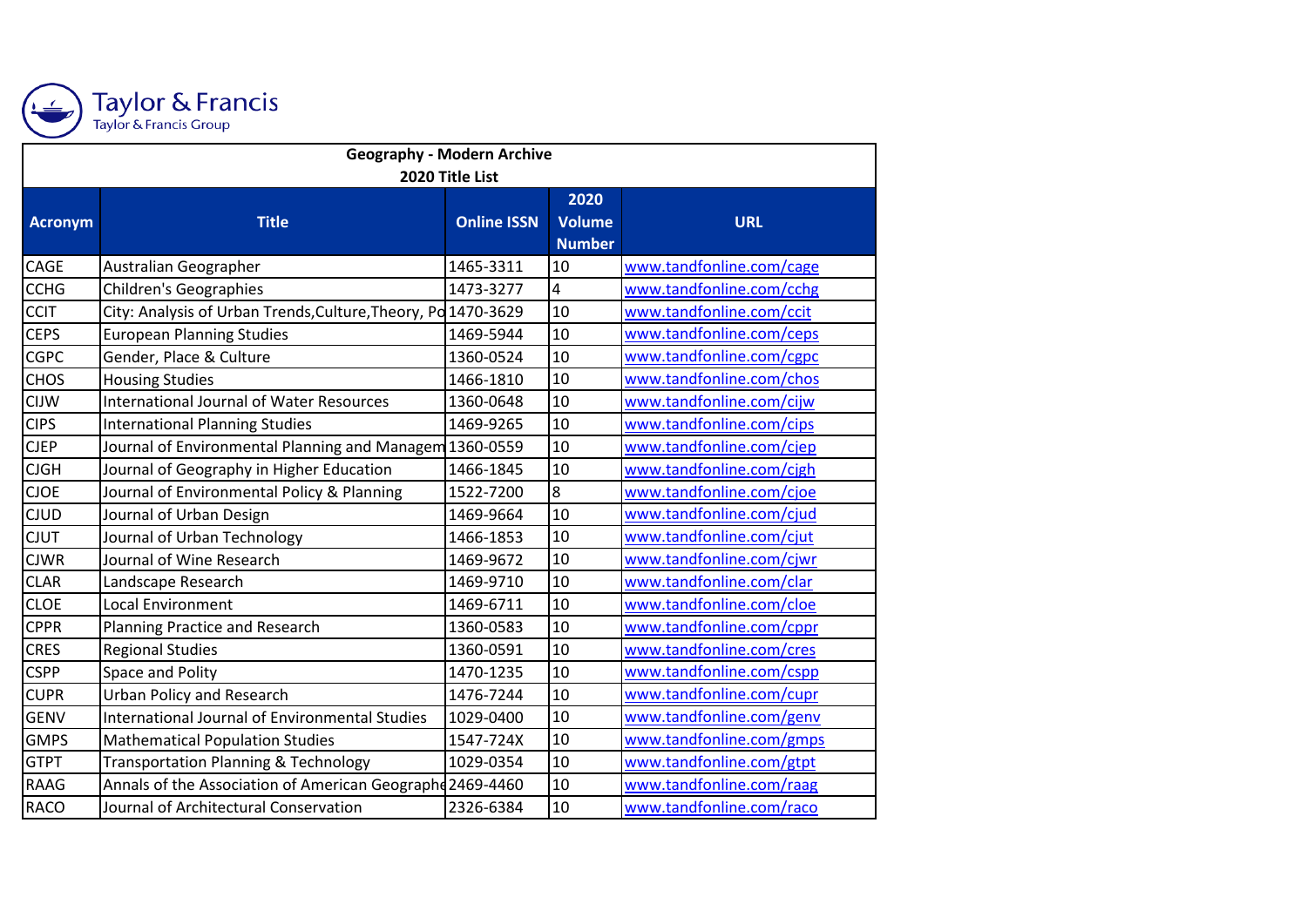| <b>RAFG</b> | African Geographical Review                                   | 2163-2642        | 10             | www.tandfonline.com/rafg |
|-------------|---------------------------------------------------------------|------------------|----------------|--------------------------|
| <b>RAGE</b> | Asian Geographer                                              | 2158-1762        | 10             | www.tandfonline.com/rage |
| <b>RAPL</b> | Australian Planner                                            | 2150-6841        | 10             | www.tandfonline.com/rapl |
| <b>RAPS</b> | <b>Asian Population Studies</b>                               | 1744-1749        | $\overline{2}$ | www.tandfonline.com/raps |
| <b>RATR</b> | <b>Architectural Theory Review</b>                            | 1755-0475        | 10             | www.tandfonline.com/ratr |
| <b>RBRI</b> | <b>Building Research &amp; Information</b>                    | 1466-4321        | 10             | www.tandfonline.com/rbri |
| <b>RCOD</b> | <b>Community Development</b>                                  | 9999-5330        | 10             | www.tandfonline.com/rcod |
| <b>RDGS</b> | Geografisk Tidsskrift-Danish Journal of Geograph 1903-2417    |                  | 10             | www.tandfonline.com/rdgs |
| <b>RDSP</b> | disP - The Planning Review                                    | <b>SUPP-3625</b> | 10             | www.tandfonline.com/rdsp |
| <b>RECG</b> | <b>Economic Geography</b>                                     | 1944-8287        | 10             | www.tandfonline.com/recg |
| <b>REGE</b> | <b>Eurasian Geography and Economics</b>                       | 1938-2863        | 10             | www.tandfonline.com/rege |
| <b>REUJ</b> | International Journal of Housing Policy                       | 1473-3269        | 6              | www.tandfonline.com/reuj |
| <b>RFAB</b> | Fabrications: The Journal of the Society of Archite SUPP-1867 |                  | 10             | www.tandfonline.com/rfab |
| <b>RGAB</b> | Geografiska Annaler: Series B, Human Geography 1468-0467      |                  | 10             | www.tandfonline.com/rgab |
| <b>RGEE</b> | International Research in Geographical and Envir 1747-7611    |                  | 10             | www.tandfonline.com/rgee |
| <b>RGET</b> | The Geography Teacher                                         | 1752-6884        | 3              | www.tandfonline.com/rget |
| <b>RHAS</b> | <b>Housing and Society</b>                                    | 2376-0923        | 10             | www.tandfonline.com/rhas |
| RHPD        | <b>Housing Policy Debate</b>                                  | 9999-1482        | 10             | www.tandfonline.com/rhpd |
| <b>RJAE</b> | Journal of Architectural Education                            | 1531-314X        | 10             | www.tandfonline.com/rjae |
| <b>RJAR</b> | The Journal of Architecture                                   | 1466-4410        | 10             | www.tandfonline.com/rjar |
| <b>RJBS</b> | Journal of Borderlands Studies                                | 2159-1229        | 10             | www.tandfonline.com/rjbs |
| <b>RJCG</b> | Journal of Cultural Geography                                 | 9999-1234        | 10             | www.tandfonline.com/rjcg |
| <b>RJLA</b> | Journal of Landscape Architecture                             | SUPP-6033        | $\mathbf{1}$   | www.tandfonline.com/rjla |
| <b>RJOG</b> | Journal of Geography and The Geography Teache 1752-6868       |                  | 10             | www.tandfonline.com/rjog |
| <b>RJPA</b> | Journal of the American Planning Association                  | 1939-0130        | 10             | www.tandfonline.com/rjpa |
| <b>RJPR</b> | Journal of Property Research                                  | 1466-4453        | 10             | www.tandfonline.com/rjpr |
| <b>RJUS</b> | <b>International Journal of Urban Sciences</b>                | 1226-SUPP        | 9              | www.tandfonline.com/rjus |
| <b>RLSH</b> | Landscape History                                             | 2160-2506        | 10             | www.tandfonline.com/rlsh |
| <b>RMOB</b> | Mobilities                                                    | 1745-011X        | $\mathbf{1}$   | www.tandfonline.com/rmob |
| <b>RPEL</b> | Planning & Environmental Law                                  | 1556-8601        | 10             | www.tandfonline.com/rpel |
| <b>RPPE</b> | <b>Planning Perspectives</b>                                  | 1466-4518        | 10             | www.tandfonline.com/rppe |
| RPRJ        | Pacific Rim Property Research Journal                         | 2201-6718        | 7              | www.tandfonline.com/rprj |
| <b>RPST</b> | <b>Population Studies</b>                                     | 1477-4747        | 10             | www.tandfonline.com/rpst |